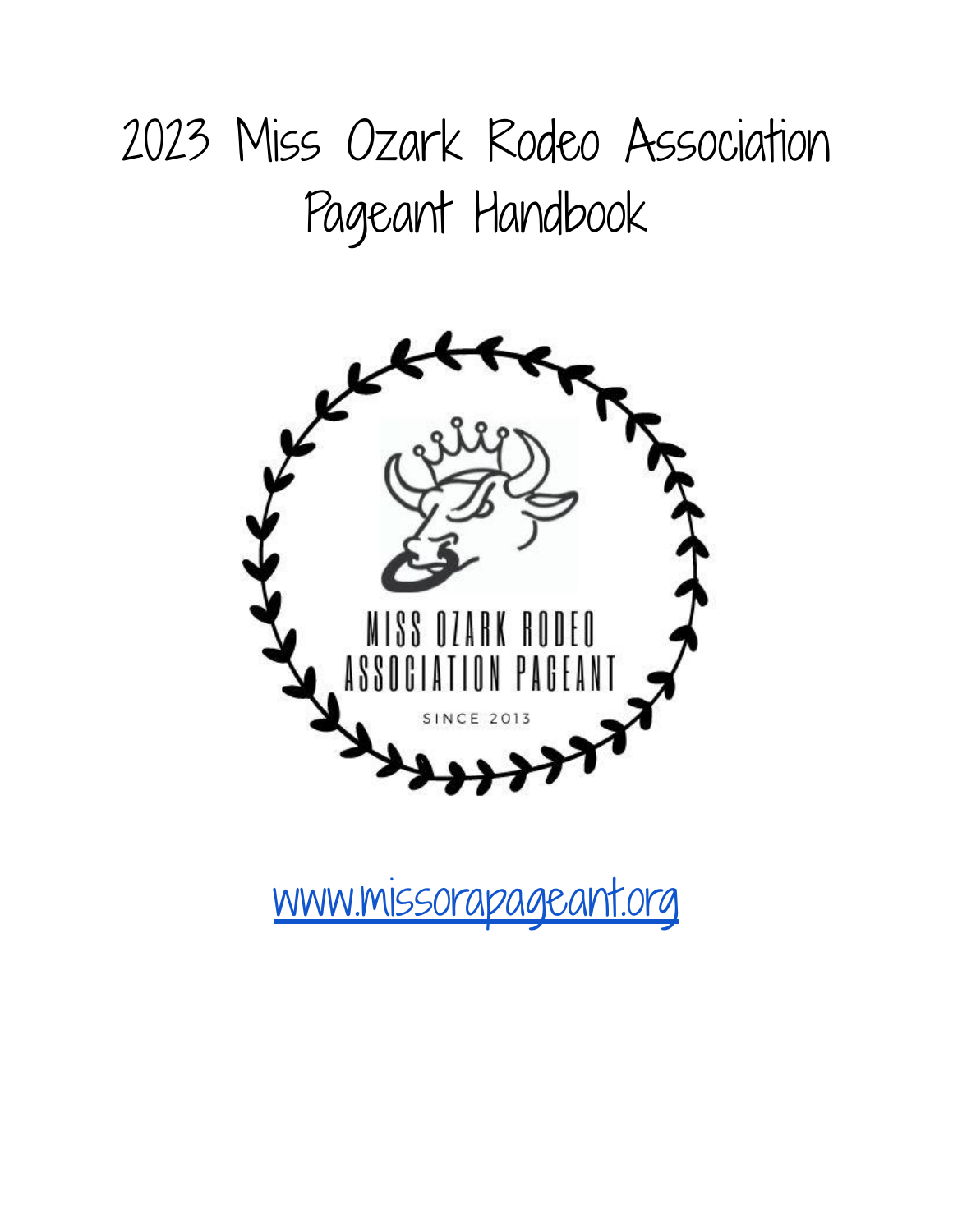# **Miss Ozark Rodeo Association Pageant**

The Miss Ozark Rodeo Association Pageant Royalty are the ideal western American young women and will represent the Ozark Rodeo Association and the sport of rodeo as they travel throughout the state of Missouri. While spreading good will for their community and the association, the Miss ORA Pageant Royalty are garnering the richest experience of their lives, and are laying a solid foundation for their future.

| 2022 Emma Bohrn                | 2016 Paige (Moore) Williams |  |
|--------------------------------|-----------------------------|--|
| 2020 Kaitlin McWhorter         | 2015 Montana Dorsey         |  |
| 2019 Haley Linder              | 2014 Kayla (Schulte) Kasper |  |
| 2018 Maddy Benson              | 2013 Cierra Robinett        |  |
| 2017 Gabrielle (Cuttler) Brown |                             |  |

## **Former Miss Ozark Rodeo Association Titleholders**

## **Former Miss Teen Ozark Rodeo Association Titleholders**

| 2022 Jacie Jost         | 2019 Alexis Mantonya |  |
|-------------------------|----------------------|--|
| 2021 Jadelen Mendenhall | 2018 Jacci Gregory   |  |
| 2020 Jenna Rujawitz     |                      |  |

## **Former Jr Miss Ozark Rodeo Association Titleholders**

| 2022 Chelsey Kay          | 2016 Jessica Barnes    |  |
|---------------------------|------------------------|--|
| 2021 Faith Bohrer         | 2015 Lexie Kasper      |  |
| $\vert$ 2019 Jacie Jost * | 2014 Montana Dorsey ** |  |
| 2017 Jessi Schweer        | 2013 Megann Finley     |  |

# \*Denotes Miss Teen ORA \*\* Denotes Miss ORA

# **Former Little Miss Ozark Rodeo Association Titleholders**

| 2022 Sutton Thompson | 2016 Kennedy Hedge  |  |
|----------------------|---------------------|--|
| 2021 Brixie Calliham | 2014 Sarah Huffman  |  |
| 2020 Adalynn Tilley  | 2013 Lilli Pontious |  |
| 2017 Danica Bowers   |                     |  |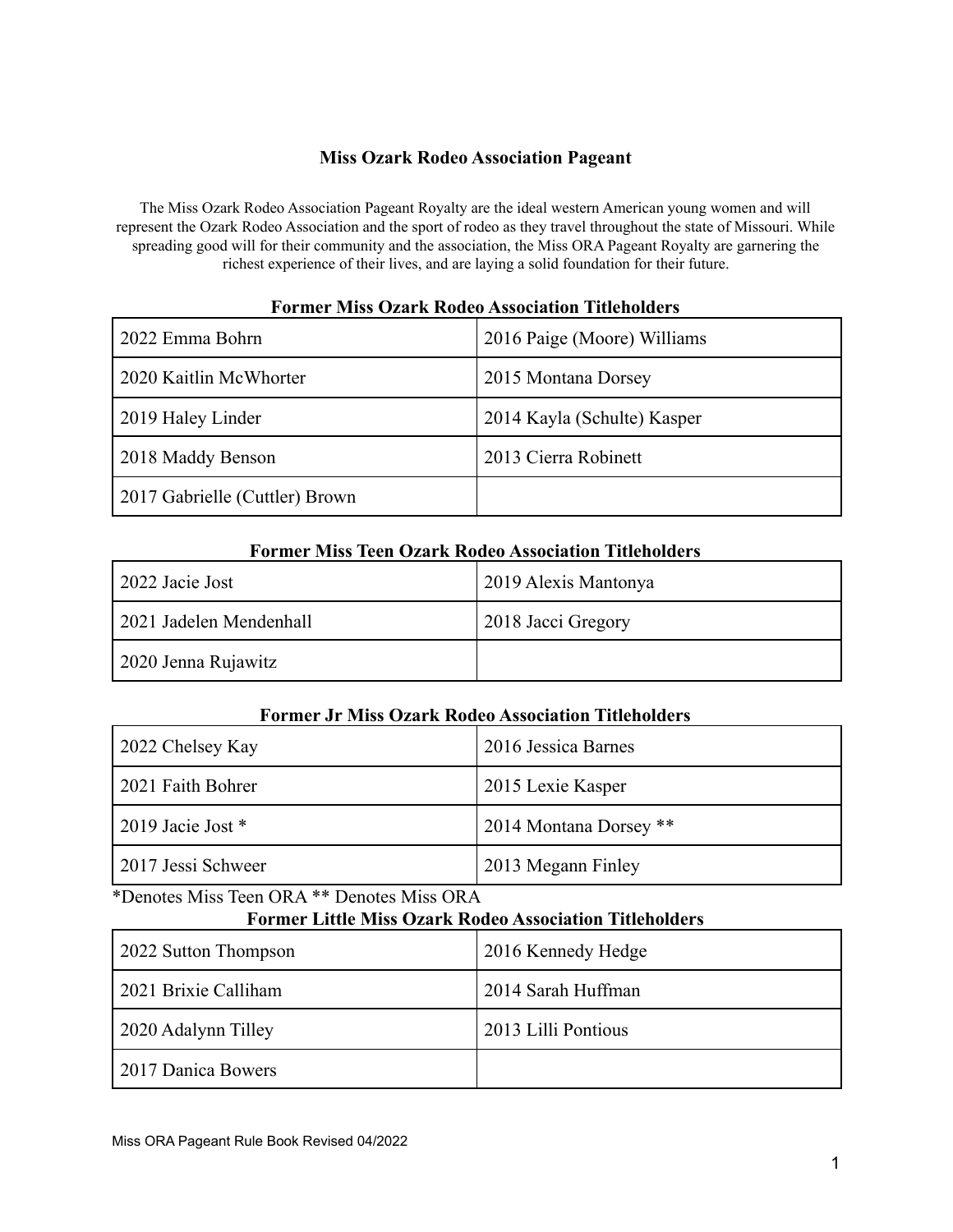# **Pageant Eligibility**

The Miss Ozark Rodeo Association Pageant offers titles in four separate age groups. Age divisions are as follows:

# **Miss Ozark Rodeo Association**

- Ages 18-25
	- I will have reached 18 years of age, but not over the age of 25 by January 1 of this year (2023). I will provide a copy of a government issued identification verifying my age.

# **Miss Teen Ozark Rodeo Association**

- Ages 14-17
	- I will have reached 14 years of age, but not over the age of 18 by January 1 of this year (2023).

# **Jr Miss Ozark Rodeo Association**

- $\bullet$  Ages 11-13
	- I will have reached 11 years of age, but not over the age of 13 by January 1 of this year (2023).

## **Little Miss Ozark Rodeo Association**

- $\bullet$  Ages 7-10
	- I will have reached 7 years of age, but not over the age of 10 by January 1 of this year (2023).

# **\*\*All titleholder reigns will be from January 1-December 31\*\***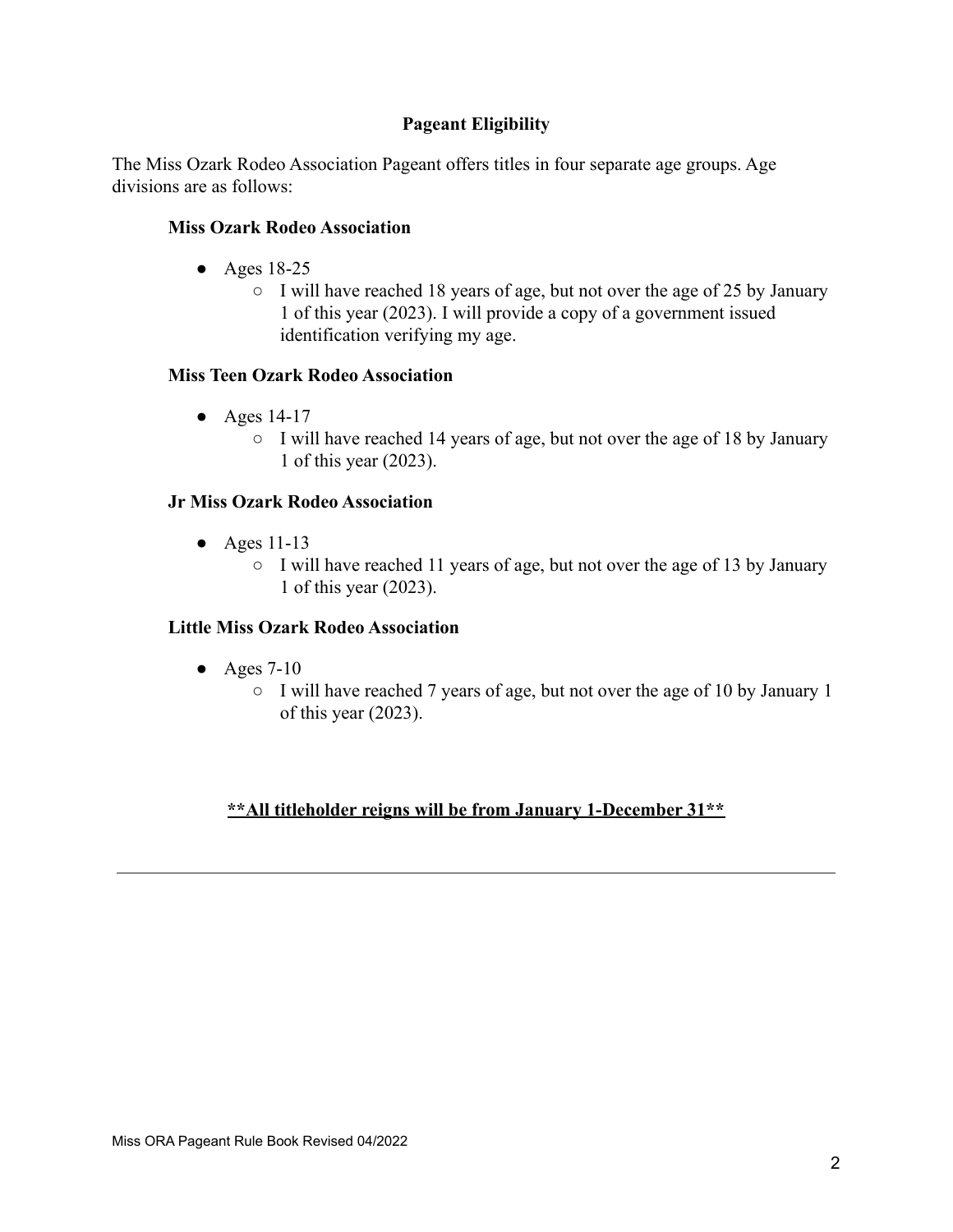## **General Rules:**

# **Eligibility & Application Process**

- 1. All contestants must reside in; or be enrolled in and physically attending classes on a full-time basis at an accredited college or university in; or be employed in the State of Missouri.
- 2. Each contestant must provide a copy of her birth certificate.
- 3. All contestants must have been a natural born female at birth.
- 4. All contestants must pay the required entry fee or have it sponsored.
- 5. All contestants must submit all required documents, pictures and their application by the due date specified.
- 6. Contestants must have executed all consents and/or waivers of liability presented as conditions required prior to competition. They will be due on the same due date as the application.
- 7. No contestant may have been married, pregnant, have a child, nor become married or pregnant during the year of her reign.
- 8. No contestant shall have any contract to a person, business, entity, etc. that may be in conflict with the Miss ORA Pageant.
- 9. No contestant may hold any other pageant titles while competing in the Miss ORA Pageant.
- 10. In addition, potential applicants who have held the title of Miss/Teen/Jr Miss/Little Miss ORA in a prior year may not compete for that same title.
	- a. Contestants may compete if they are moving to an older age category.
- 11. All Miss Contestants must have obtained a high school diploma (or equivalent) or provide proof of enrollment.
- 12. **The Miss ORA Pageant has the right to refuse any application for any valid and proven reason.**

Entry Fees:

- Miss: \$75
- Teen: \$75
- Jr Miss \$50
- Little Miss: \$50

Payment plans will be made available to those who need it

#### **\*\*Entry fees are subject to change at the Miss ORA Pageant Board of Director's discretion.\*\***

All Miss, Teen, and Princess Contestants must sell a minimum in raffle tickets for the pageant:

- Miss: \$50
- Teen: \$50
- Jr Miss:  $$50$
- Little Miss: \$50

\*\***The Miss ORA Pageant reserves the right to alter any rule and has the sole authority over any rule discrepancy. If any rules are altered, contestants will be notified that changes have been made prior to the start of the competition.\*\***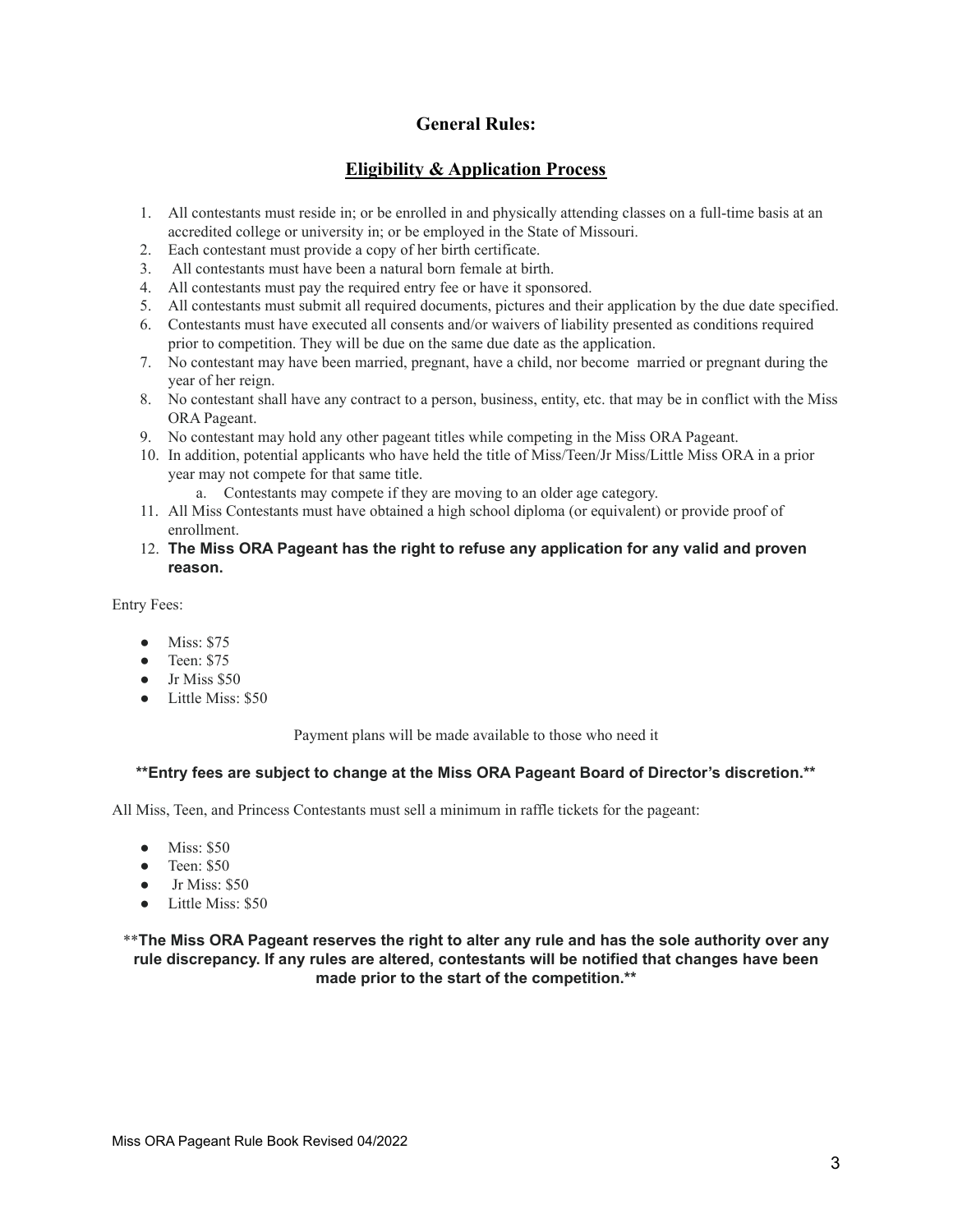# **Conduct of Contestants**

- 1. Miss ORA contestants and titleholders are expected to conduct themselves in an exceptional manner. Unsportsmanlike conduct will not be tolerated. Such conduct could result in the contestant being disqualified and may affect eligibility to compete in future Miss ORA Pageants.
- 2. Harassment and arguing between contestants will not be tolerated.
- 3. A judge may not be approached by a contestant or any individual with the intent to influence or harass. This includes approaching a judge online or through social media. Action of this type will be reported to the Miss ORA Pageant Board of Directors and ORA Board of Directors and disqualification of that contestant could result.
- 4. The pageant is not officially complete until the coronation is completed.
- 5. Contestants are expected to abide by the Miss ORA Pageant Contestant Code of Conduct.

### **Housing & Food**

Lodging will not be provided for contestants by the Miss Ozark Rodeo Association Pageant. There will be a group rate provided for them if they wish to stay as well as all parents.

Food will be provided for **ALL** contestants by Miss Ozark Rodeo Association Pageant during the pageant.

#### **Transportation**

Contestants are required to provide their own transportation to and from the site of the pageant. Contestants are required to arrive at Miss ORA Pageant functions on time and appropriately dressed.

#### **Parents, Relatives, and Friends**

Miss ORA Pageant welcomes and encourages the presence of parents, relatives and friends of the contestants. No boyfriends will be permitted to fraternize with the contestants or to distract them. No parents will be allowed in the contestant changing room during the pageant. There will be chaperones available to help with changing. Parents, friends, and family will not be allowed to watch rehearsals. We are preparing a show for you all and want the Fashion Show to be the first time you see it.

#### **Comments & Score Sheets**

Each Contestant will receive a Personal Composite Score Sheet and possibly Judges Comment Sheets which will be emailed to each contestant within 30 business days after the completion of the pageant. These sheets will be typed so as to not show the identity of each individual judge. If there is a dispute regarding score sheets, they will be sent to the Ozark Rodeo Association Board of Directors to approve and verify they are in order.

## **Failure to abide by ALL rules listed within this rule book may result in disqualification or consequences to be determined by the Judges.**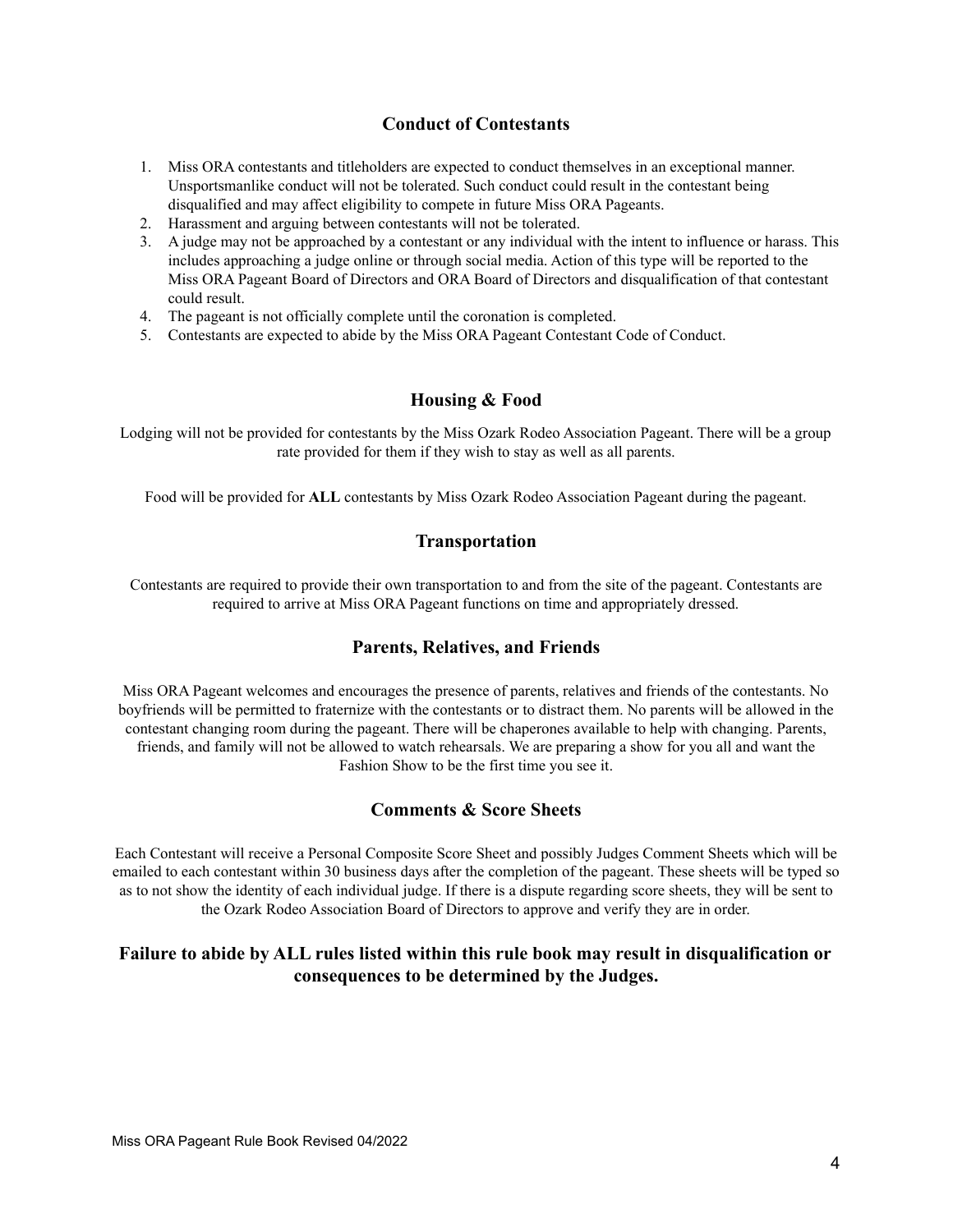## **Pageant Categories**

The categories for judging: Horsemanship, Appearance, Personality, Interview, Modeling, Impromptu, Silent Judge, and Written Test. The overall winner will be crowned ORA Royalty in her age division with the next highest scoring individual receiving First Runner-up. Other awards may also be given.

# Horsemanship

The purpose of this category is to select the young lady who rates the highest in:

- 1. Horsemanship: including control of mount, proper arena etiquette, and the way each situation that may occur is handled.
- 2. Balance, ability and position of hands, feet, and seat when riding at a reasonable rate of speed for the activity.
- 3. Understanding of leads and proper execution of specific patterns.
- 4. Presentation ride (Queens Run/Wave and carrying of flag, please note Little Miss division will not carry a flag if not all contestants are comfortable doing so).
- 5. Showmanship: How the contestant projects her personality to the audience from horseback.
- 6. Required attire for horsemanship is in the wardrobe guideline.

Other considerations in Horsemanship include, but are not limited to the following:

- The understanding and skill of the contestant will be judged, NOT the horse.
- Contestants should ride with one hand on the reins. An exception to this will be using 2 hands if necessary for safety purposes.
- Judges will ask knowledge based Horsemanship questions in the arena after completing their pattern.
- Contestants will be judged on their presentation run during the Horsemanship competition.
- Contestants will be asked to carry a flag. Flag boots should be used but will NOT be provided.

The patterns should be set by the reigning titleholder, if possible. Judges may, at their discretion, deduct points or disqualify from competition any contestant if they see trainers, family members, or friends coaching contestants from the side.

#### \*Automatic 10 point deduction will be made if parents, trainers, or friends are caught warming up contestant **horses.**

#### \*Automatic 10 point deduction will be made if you lose your hat during any part of the horsemanship **competition.**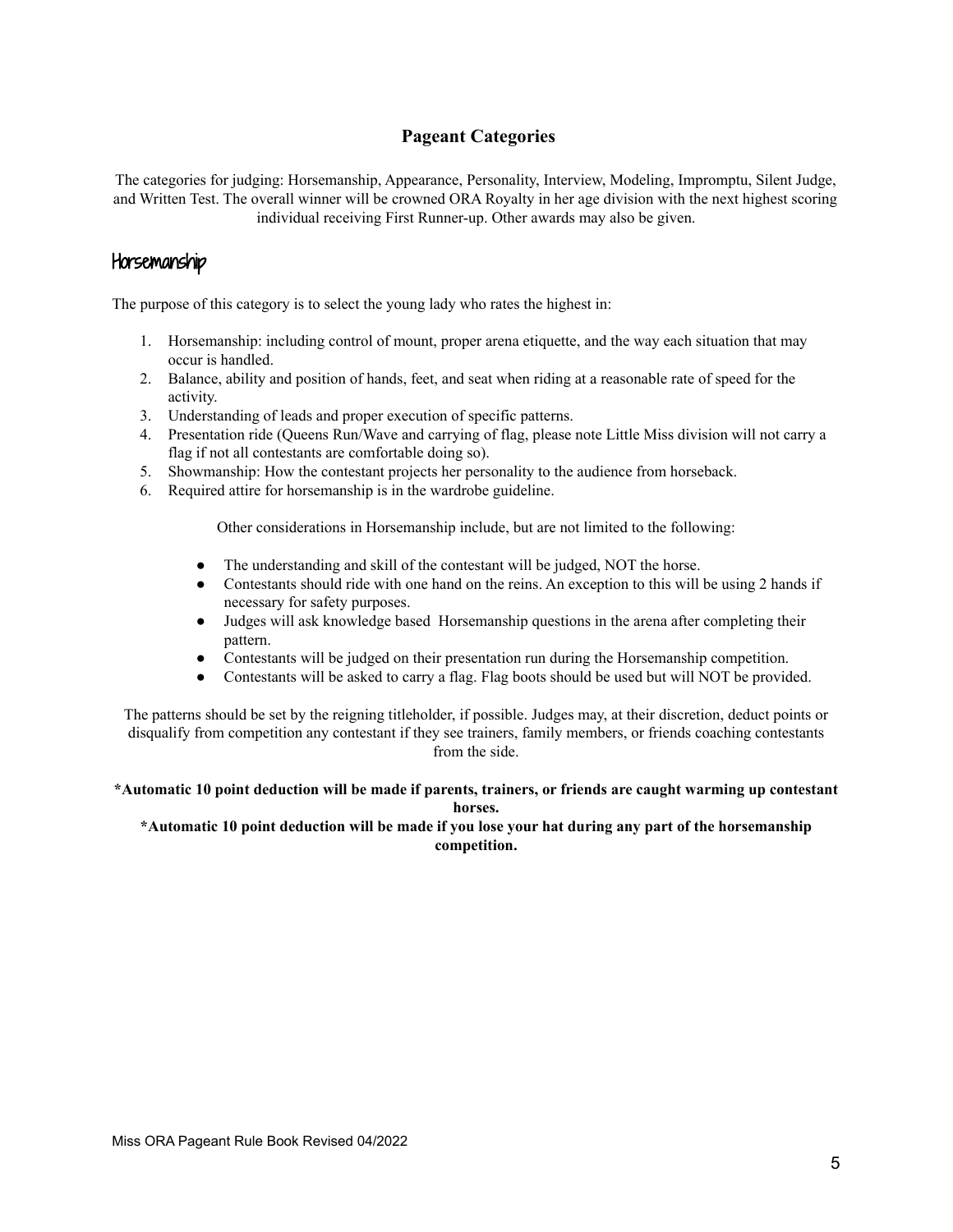# Appearance

The purpose of this category is to select the young lady who rates highest in:

- 1. Attractiveness
- 2. Grooming: This should include meticulous care in neatness and cleanliness in every detail such as complexion, hands, fingernails, hair, hat, boots, and other clothing. Remember to wear age appropriate make-up.
- 3. Posture: This should include carrying oneself straight and tall with confidence and poise.
- 4. Poise and ladylike behavior in every situation: This should include handling every type of situation with grace, style, and proper etiquette. Good sportsmanship both in and outside of the arena at all times.
- 5. Western Fashion Sense: This includes western outfits, which are fashionable, tasteful and properly fit for the contestant. Attention will be paid to the use of color and texture to enhance the contestant's personal features. Attention will be paid to suitability of the outfit to the occasion. Additional information is available in the wardrobe guideline. (Clothes need not be eccentric or expensive, but should be neat, clean and appropriate).
- 6. Proper fit of clothing: This includes figure flattering styles altered for a personal fit, if necessary. Properly cleaned, fitted and shaped hats which flatter the contestant's face, will be considered. Judges will look for versatility and imagination in the contestant's ability to carry out a "total look", rather than an excessive amount of clothing. Knowledge of western clothing: This includes the major western wear manufactures and trends in the western industry.

# **Personality**

The purpose of this category is to select the young lady who rates highest in:

- 1. Intelligence and good common sense.
- 2. Conversational ability in varied situations with an emphasis on correct grammar and enunciation.
- 3. A good sense of humor.
- 4. Self-confidence, high-moral standards, sincerity, and integrity.
- 5. Genuine interest in people and consideration of others.
- 6. Self-projection (the ability to project one's personality in any situation), whether from horseback or on stage.
- 7. Positive outlook on life.
- 8. Promptness and cooperation. Please note that if a contestant fails to arrive on time for any pageant event she may be penalized and or disqualified at the Miss ORA Pageant Board of Director's discretion. (It is a good idea to arrive at least 15 minutes early for each event.)
- 9. Maturity.
- 10. Educational background and goals as well as career goals.

# **Modeling**

The purpose of this category is to judge appearance, coordination and ability to present one's self on stage. Contestants will participate in the Miss ORA Pageant Fashion Show where they will be modeling three different outfits. There will be a set pattern to model to. Judging criteria includes: personality, appearance, creativity, initiative/flair, stage presence, proper presentation, and self-confidence.

#### Outfits to include:

- 1. Opening Number Outfit: T Shirt provided by Miss ORA Pageant to be paired with jeans.
- 2. Favorite Rodeo Outfit: An outfit that you would wear at an ORA rodeo representing the title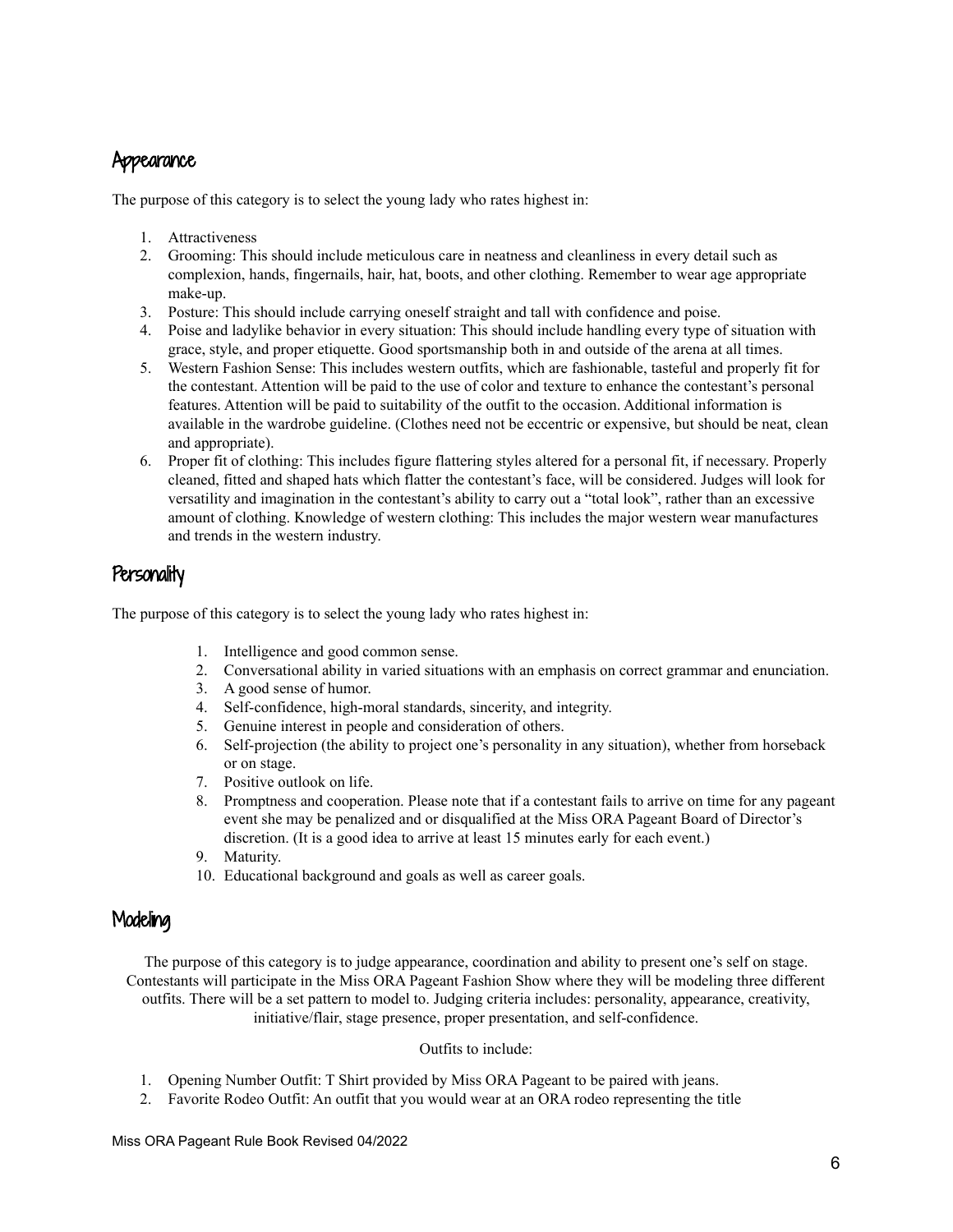- 3. Outfit provided by Miss ORA Pageant Fashion Show Sponsor: Secrest Tees, More, and Western Store
- 4. Outfit of your choice: This may include Western Elegance OR Western Trendy

# Written Test

The purpose of this category is to select the young lady who rates highest in knowledge:

- 1. Written test worth 50 points of the total score for Miss/Teen. The questions on the test will be taken from the ORA Rule Book, the ORA Web Site, and current events in the Rodeo industry.
- 2. The topics can include but are not limited to: Current Board Members, ORA Rules, Current Royalty, Sponsors, or any information found in the places listed above.
- 3. Questions may include: True/False, Multiple Choice, Short Answer, or Fill in the Blank
- 4. Arrangements can be made at the discretion of the Miss ORA Pageant Board of Directors to have an independent 3rd party ready the questions to a contestant if they are not able to do so themselves because of the contestants age/or reading ability. Notification must be made in advance of the contest.

Excellent sources of information are:

[www.missorapageant.org](http://www.missorapageant.org/) [www.ozarkrodeoassociation.org](http://www.ozarkrodeoassociation.org/)

# Silent Judge

The purpose of this category is to select the young lady who rates highest in:

- 1. Overall ability to conduct oneself like a lady throughout the pageant.
- 2. Areas of judging will include, but are not limited to: Behavior in and out of direct competition, interaction with others, completion of requirements of the pageant including a silent auction item, treatment and care of your horse and other livestock, participation in activities, punctuality, other areas the silent judge(s) observe the contestants.

# Public Speaking

Impromptu Questions- Each contestant will be asked two questions during the Fashion Show. For **Miss/Teen/and Jr Miss** contestants one will be based on the Ozark Rodeo Association Rule Book and one based on personality. For **Little Miss** contestants both questions will be based on personality and a list of questions that will be drawn from will be provided for them to practice before competition. Judging criteria includes but is not limited to the ability to answer the question, delivery, knowledge, enunciation, and personality, which includes the ability to relate to the audience and sense of humor.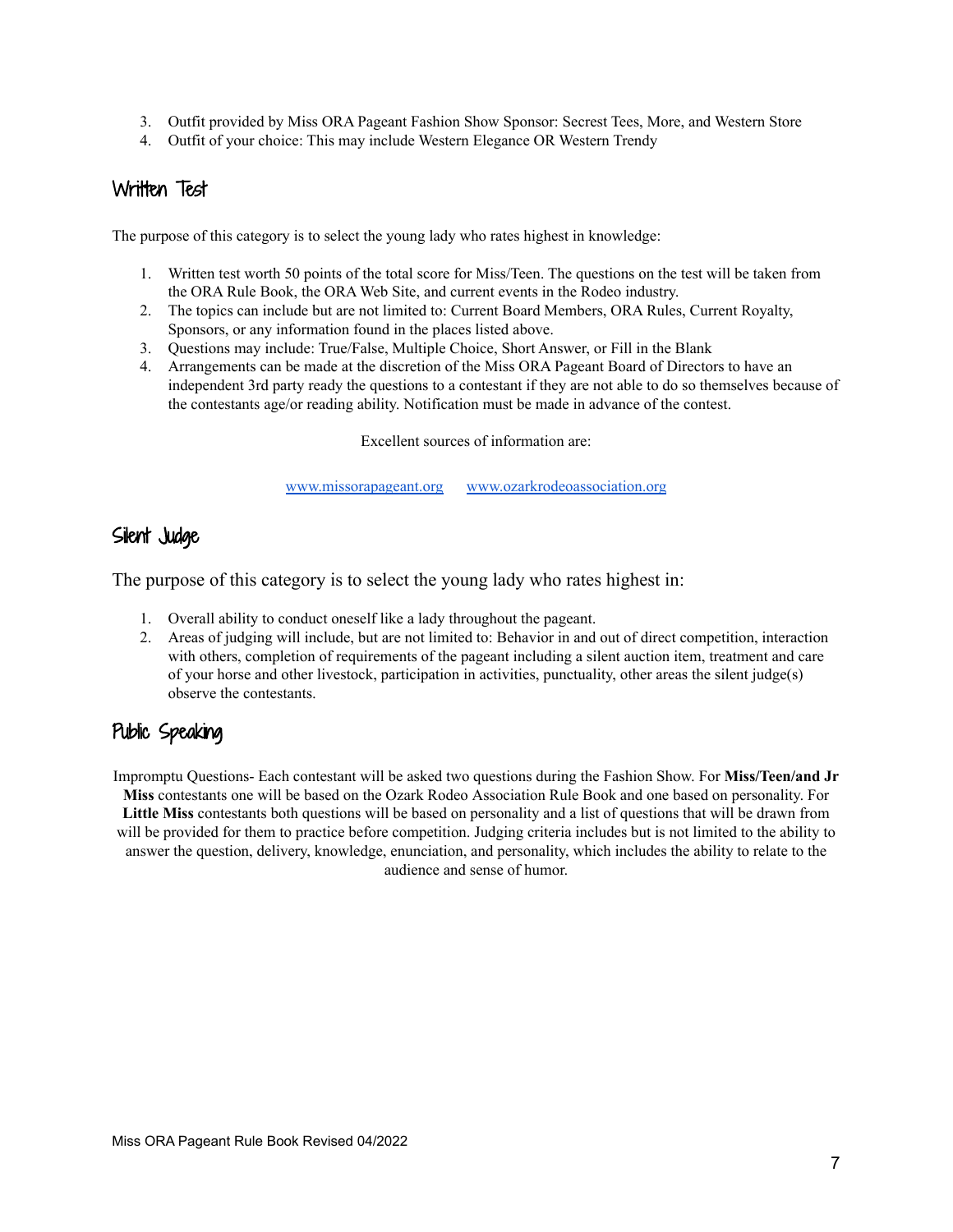## Private Interviews

Each contestant will be interviewed privately once by the judges.

#### **Miss/Teen:** 10 Minutes **Jr Miss/Little Miss:** 5 Minutes

Judging criteria includes:

- 1. Interviews will be personality based for the judges to get to know you. There will be a few knowledge based question as well during the interviews.
- 2. Correct answers to questions related to knowledge of the pageant, knowledge of the Ozark Rodeo Association, rodeo terminology, explanation of rodeo events, equine knowledge (including tack, horse care, feeding,diseases, anatomy, etc.) & current events.
- 3. Appearance
- 4. Personality

# Photogenic

The judges will score photogenic ability by the head and shoulders photograph that is submitted with Contestant Application. Photogenic Quality may include: Overall appearance, expression-attitude, choice of colors, personality, and eye contact with camera. This will **NOT** count towards the overall score of the pageant.

# People's Choice

Each contestant will be automatically entered into the People's Choice Award competition. This is considered a side award and voting will take place after the deadline. There will be no points awarded for this category. Voting will be done through the Miss Ozark Rodeo Association Pageant website and votes will be free. There will be an award given to the one contestant who receives the most votes overall between Miss/Teen/Jr Miss/Little Miss contestants.

# High Ticket Sales

Each contestant will be required to sell at least \$50 worth of raffle tickets for an item and money will be due the day of the pageant. You will receive tickets in the mail as soon as your application is completed and submitted to the Miss ORA Pageant. The contestant that sells the most tickets past \$50 overall between **ALL** pageant contestants will receive an award. Drawing for the raffle will be held during the Miss ORA Pageant Fashion Show. If you wish to not sell tickets, you may just pay the fee.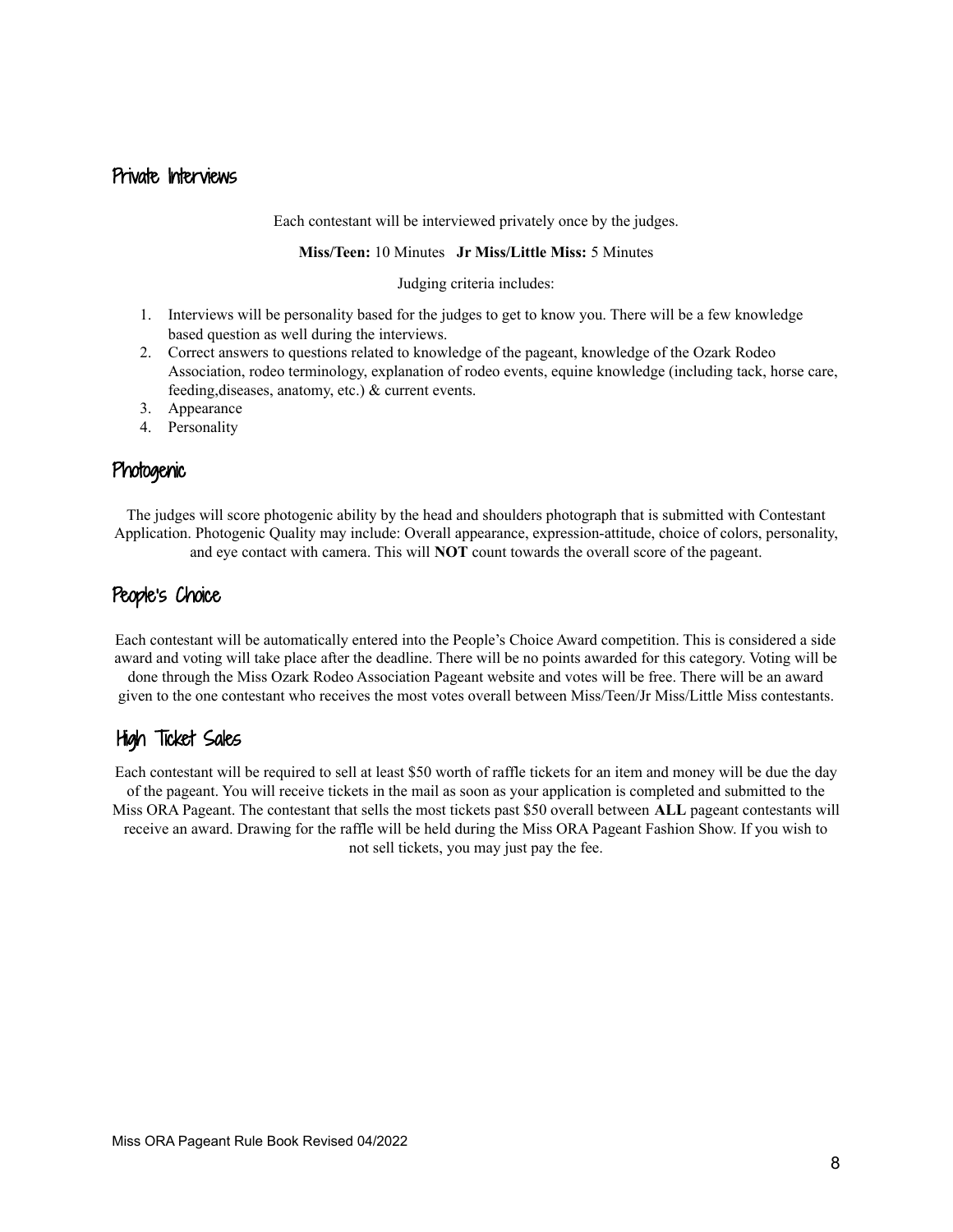## **Competition Rules**

- 1. Judges will be selected by the Miss ORA Pageant Board of Directors.
- 2. The pageant will be judged by no more than four, no less than three judges.
- 3. An independent auditor, or CPA, will be utilized to tally scores.
	- a. Miss ORA Pageant Board Members will not have access to completed score sheets.
	- b. A Head Judge will be selected at Judges' Orientation and that judge will gather the completed score sheets from all judges, place them in a sealed envelope and give the sealed envelope to the Judges' Chaperone.
	- c. The Judges' Chaperone will be responsible for delivering the sealed envelope to the independent auditor, or CPA.
- 4. In the event of any division ties, the contestant with the highest overall horsemanship score becomes the winner.
	- a. If there is a tie for the winner of horsemanship, then the highest score in the horsemanship interview will be the winner.
	- b. If a tie-breaker is still needed, the highest score of the private interview will be used and then if a tie-breaker is still needed the highest score on the written test will be used.
- 5. Tie-breakers for each category, except for the written test, will be determined by the Head Judge's score. If there is still a tie, then the second judge's score and so on will be used until the tie is broken. A tie in written test score will be determined by a judged essay question.
- 6. If there is a tie for Miss Congeniality, the titleholders in each age division will vote.
- 7. Contestants and individuals related to a contestant may not contact judges, during, or after the pageant to influence or harass.
- 8. Contestant numbers will be assigned beginning with the Little Miss Contestants up through the Miss Contestants in numerical order. Contestants will compete in this order throughout the pageant.
- 9. Contestants must wear western attire including boots, hat, and belt to all functions (unless otherwise directed by pageant officials).
- 10. Contestant's Choice is defined as a pant product with a long-sleeved shirt, jacket, or vest (optional). A "western trendy" outfit is defined as western fashion attire - dress, skirt, or pant product.
- 11. Should circumstances occur that a contestant is conducting herself in an improper manner, a meeting of the Miss ORA Pageant Board of Directors will be held and proper measures will be taken, up to and including dismissal and/or disqualification of the contestant.
- 12. If there is only one contestant in each age division, she must compete in all categories and reach a certain score to win the title. If for any reason the judges feel she is not able to fulfill the duties of Miss/Teen/Jr Miss/Little Miss ORA, she will not be crowned.
- 13. If a contestant chooses to not compete after submitting her application, no refunds of entry fees will be given.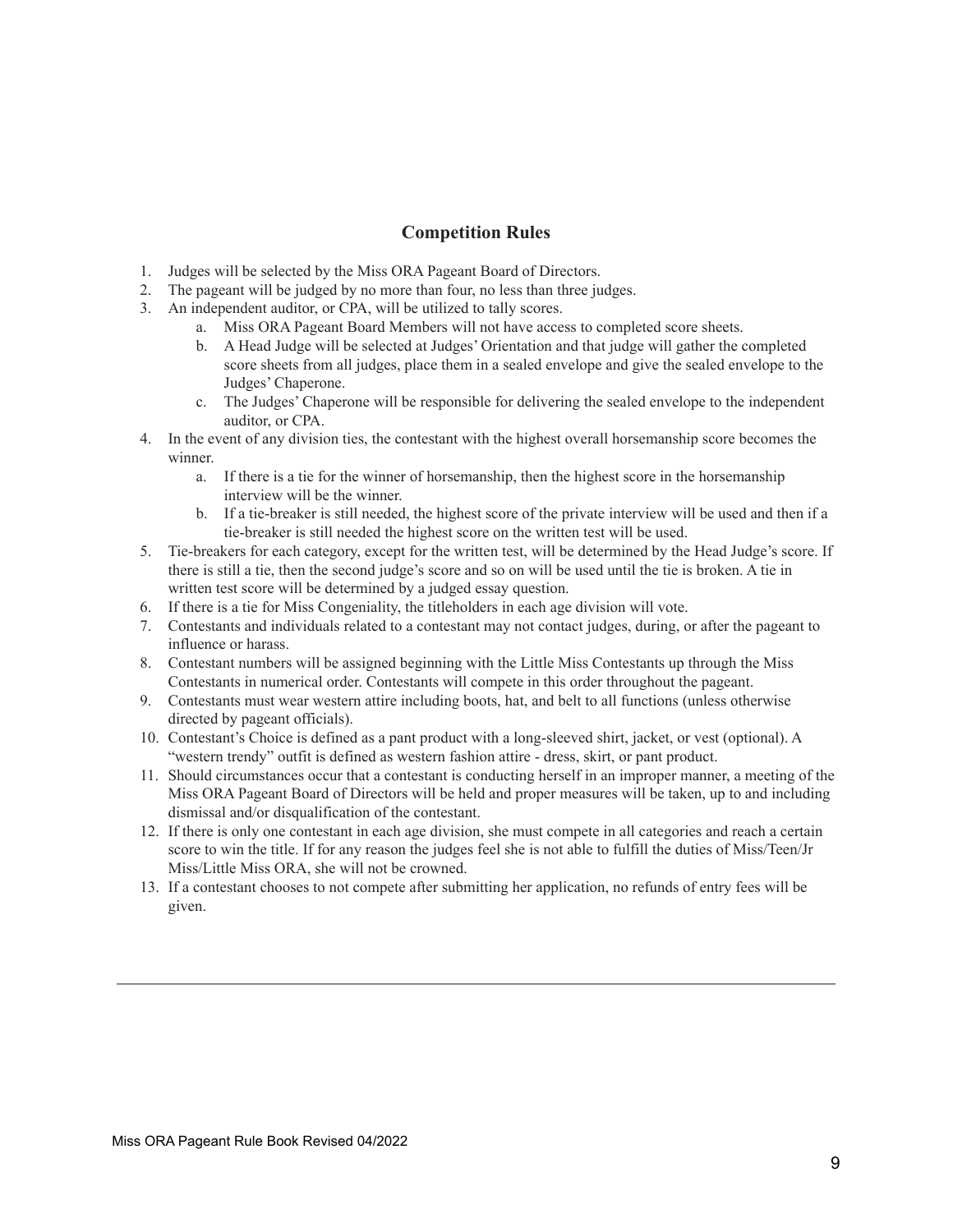## **Titleholder Rules**

- 1. The Miss, Teen, Jr Miss, and Little Miss winners must sign a Performance Contract with the Miss ORA Pageant and the ORA.
- 2. The winners of the Miss, Teen, Jr Miss, and Little Miss ORA may not compete in other pageants during the year of their reigns (with the exception of competing in a subsequent year's pageant with approval from the Miss ORA Pageant Board of Directors).
- 3. All titleholders must be willing and able to participate in rodeo appearances and other special events as scheduled by the Board of Directors.
- 4. Titleholders must understand that if they win a title the funding for all expenses including travel and wardrobe will be their responsibility. The Miss ORA Pageant is continually soliciting sponsorship to help, but it is still the primary responsibility of the winner to fund her reign.
- 5. Miss contestants must be enrolled in an accredited educational or vocational program to receive scholarship monies, or have a current student loan for it to apply towards in the event a scholarship is given.

# **Western Trendy Guidelines**

Titleholders must maintain a professional appearance at all times and balancing fashion trends and maintaining a professional image can be a challenge. These guidelines have been determined to help titleholders navigate this style. Please note that there is a time and place for when it is acceptable to dress western trendy. For example: Rodeos.

- 1. Must always wear a hat, belt, buckle, and banner unless otherwise notified.
- 2. No sleeveless outfits and/or tank tops. Western Trendy must include a cap sleeve or longer.
- 3. No cleavage.
- 4. No bare or low backs.
- 5. Skirt or Dress length may be no shorter than three (3) inches above the knee. Please take time to consider that the length does not vary while walking.
- 6. Make sure that all boots worn with dresses have a western heel and are not a fashion boot.

# **Subject to Change**

The 2023 Miss Ozark Rodeo Association Pageant Rulebook is subject to being revised prior to October 1. All contestants will receive notification of any changes. It is recommended to stay in contact with the Pageant Director so that all information and possible changes are easily shared.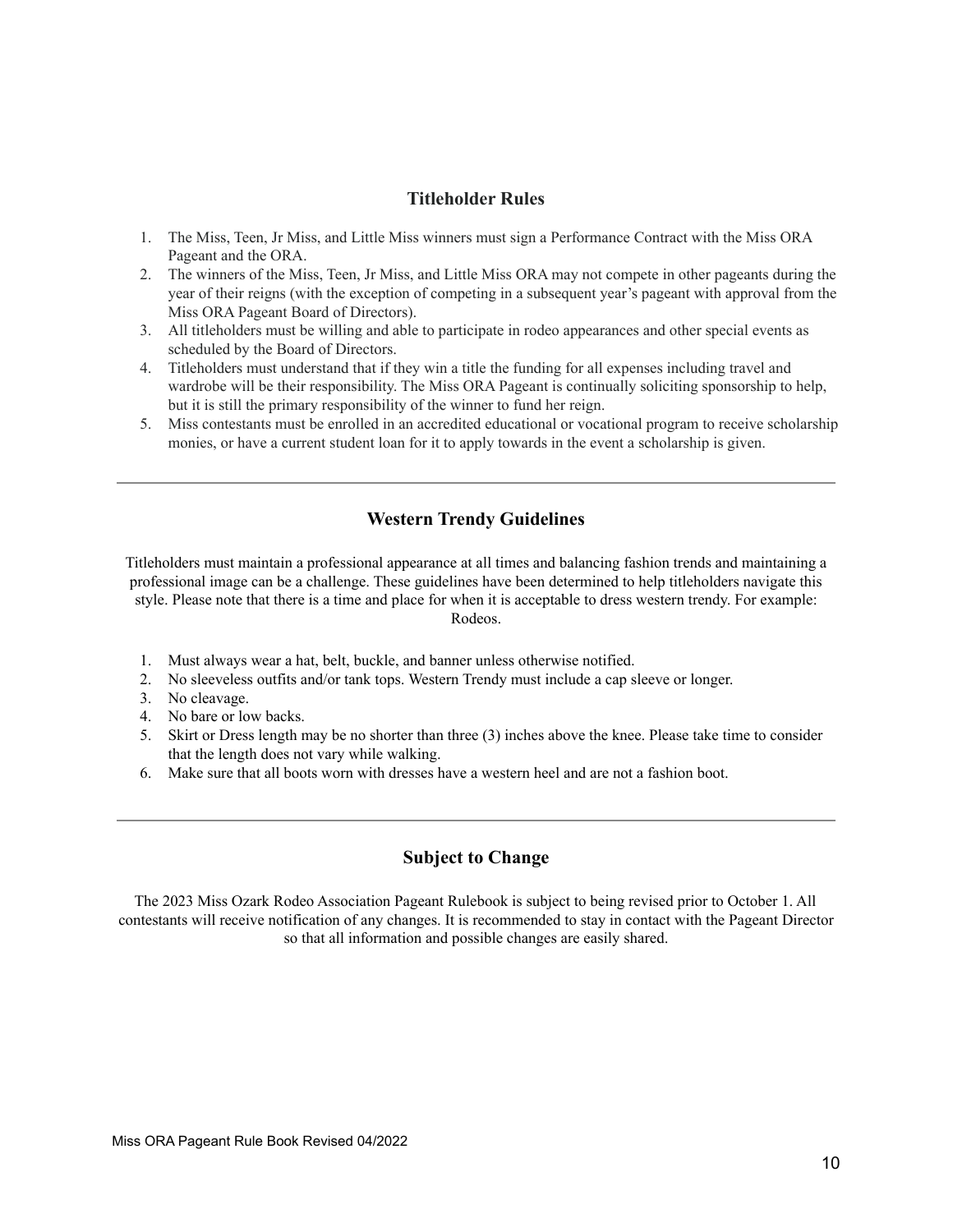# **Dress Code For Pageant Events**

| Photogenic               | Western outfit of your choice, colored, head-and-shoulders<br>photo. Hat required (no crown or banner)                                                                                                                                                                                                                                                                                                                   |  |
|--------------------------|--------------------------------------------------------------------------------------------------------------------------------------------------------------------------------------------------------------------------------------------------------------------------------------------------------------------------------------------------------------------------------------------------------------------------|--|
| Orientation/Written Test | Horsemanship Outfit                                                                                                                                                                                                                                                                                                                                                                                                      |  |
| Horsemanship             | Jeans (Denim in color), form-fitting blouse or shirt with<br>long sleeves (in any color). No vests, jackets, chaps, or<br>spurs allowed.                                                                                                                                                                                                                                                                                 |  |
| Personal Interview       | Contestant Tshirt and Jeans. You may dress this up as you<br>wish.                                                                                                                                                                                                                                                                                                                                                       |  |
| Fashion Show             | <b>Opening Number: Contestant Tshirt/Jeans</b><br><b>Outfit #1: Favorite Rodeo Outfit</b><br><b>Outfit #2:</b> Secrest Tees, More, and Western Store<br>Sponsored Outfit<br><b>Outfit #3:</b> Outfit of your choice: Western Elegance OR<br>Western Trendy<br>Western Elegance-Dress or skirt with blouse and/or jacket<br>Western Trendy (see guidelines for appropriate attire. Does<br><b>NOT</b> have to be a dress) |  |
| Coronation               | Will be Outfit $\#3$                                                                                                                                                                                                                                                                                                                                                                                                     |  |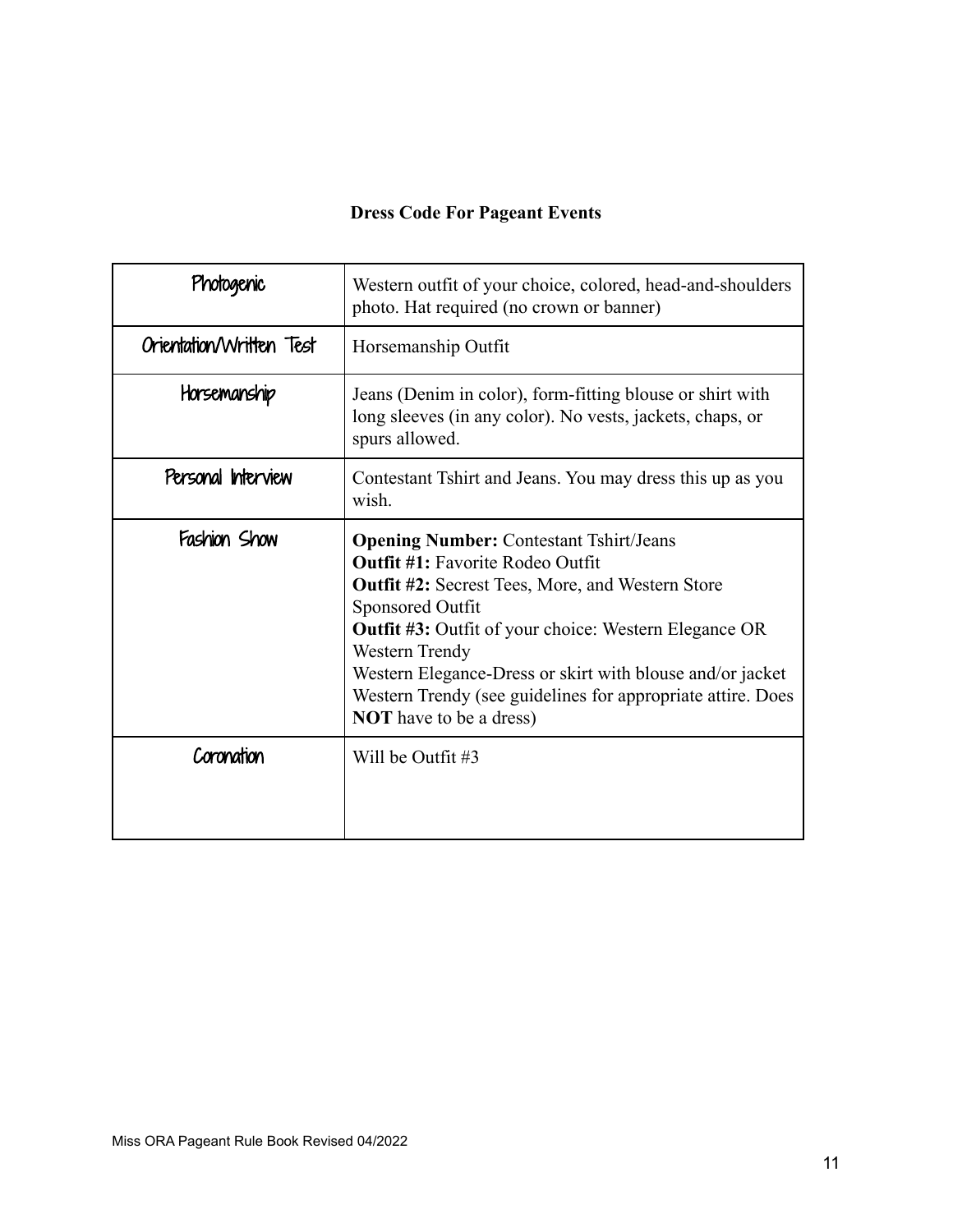# **Royalty Scoring**

There will be three judges chosen with the option of adding a fourth and approved by the Miss ORA Pageant Board of Directors. The contest winners will be determined by the total of the judge's scores, the silent judge score, and the test score. The contestant with the highest score in each age division will be crowned the winner.

| Category                 | Points per Judge | Total Points (3 judges) |
|--------------------------|------------------|-------------------------|
| Horsemanship             | 100              | 300                     |
| Interview                | 100              | 300                     |
| Personality              | 40               | 120                     |
| Appearance               | 35               | 105                     |
| Modeling                 | 25               | 75                      |
| Impromptu Question       | 20               | 60                      |
| Written Test (Miss/Teen) |                  | 50                      |
| Silent Judge             | -                | 50                      |
| Miss/Teen Divisions      |                  | 1,060                   |
| Jr/Little Divisions      |                  | 1,010                   |

- Horsemanship to be broken down as follows:
	- Miss/Teen/Jr Miss: Pattern 60 points, Queen Lap 10 points, Flag Run 15 points, Interview 15 points.
	- Little Miss: Pattern 75 points, Queen Lap 10 points, Interview 15 points.

In the event you are the only contestant in your division you must score 70% of the total score which is 742 points for Miss/Teen and 717.50 points for Jr Miss/Little Miss. (1,638 points for Miss/Teen and 1,613.50 for Jr **Miss/Little Miss with four judges)**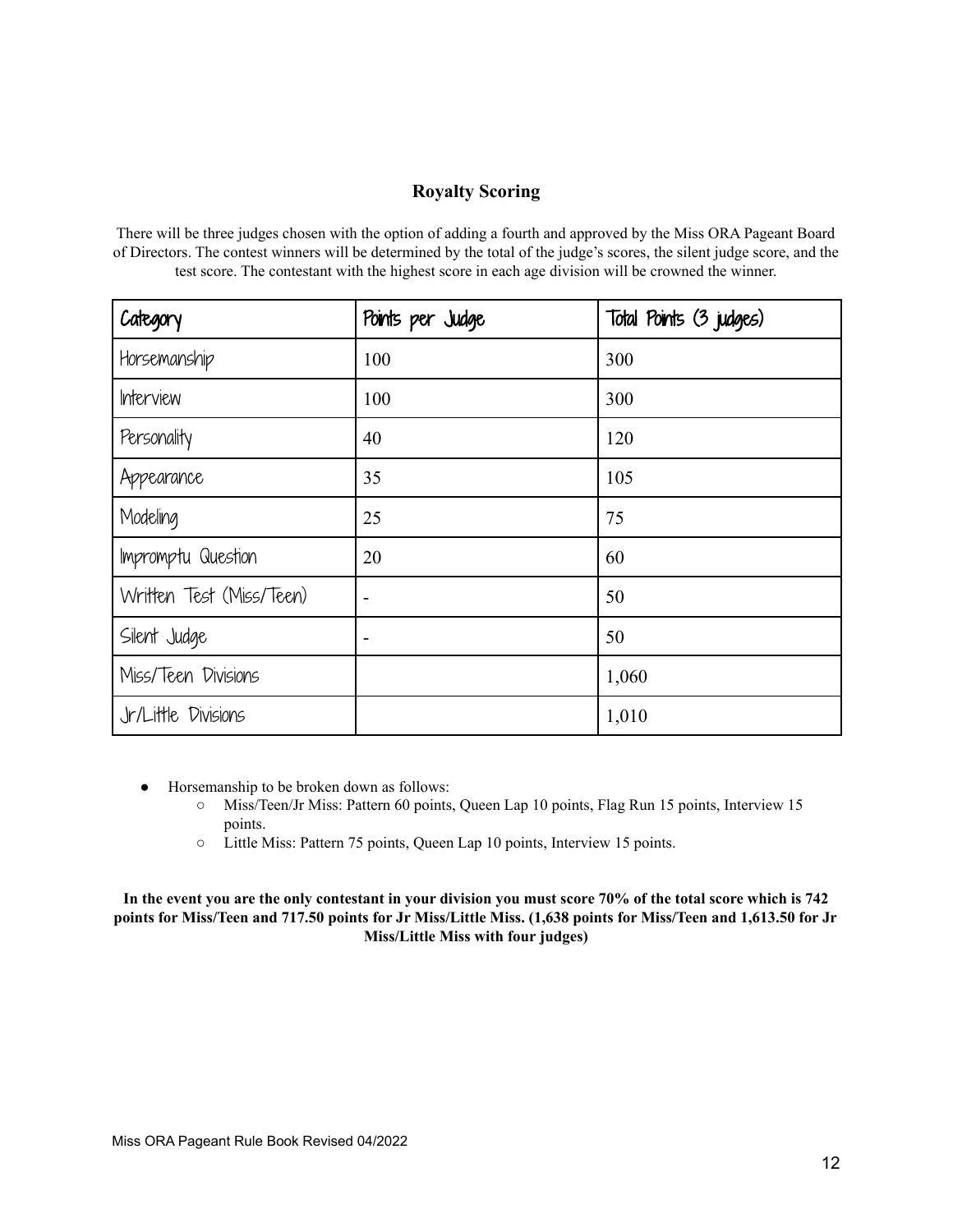#### **Miss ORA Horsemanship Pattern**

**\*All patterns will be executed as written, not as drawn\***



- 1. Run with speed past center marker
- 2. Stop and back up to center of pattern
- 3. Settle the horse for approximately 10 seconds. Start lope. Circles should be made inside the end markers
- 4. Ride two circles to the right, first circle small and slow, second circle larger and faster.
- 5. Ride two circles to the left, first circle small and slow, second circle larger and faster.
- 6. Left roll back over hocks (should be made past far end marker)
- 7. Right roll back over hocks (should be made past far end marker)
- 8. Stop (should be made past the center marker). Let the horse settle, then in an approximate area of stop, do the pivots.
- 9. Pivot right or left no more than 90 degrees.
- 10. Pivot opposite direction, no more than 180 degrees.
- 11. Walk to the judges and dismount for horsemanship interview

#### **After the interview, remount and perform Queen's Run followed by a Flag Run.**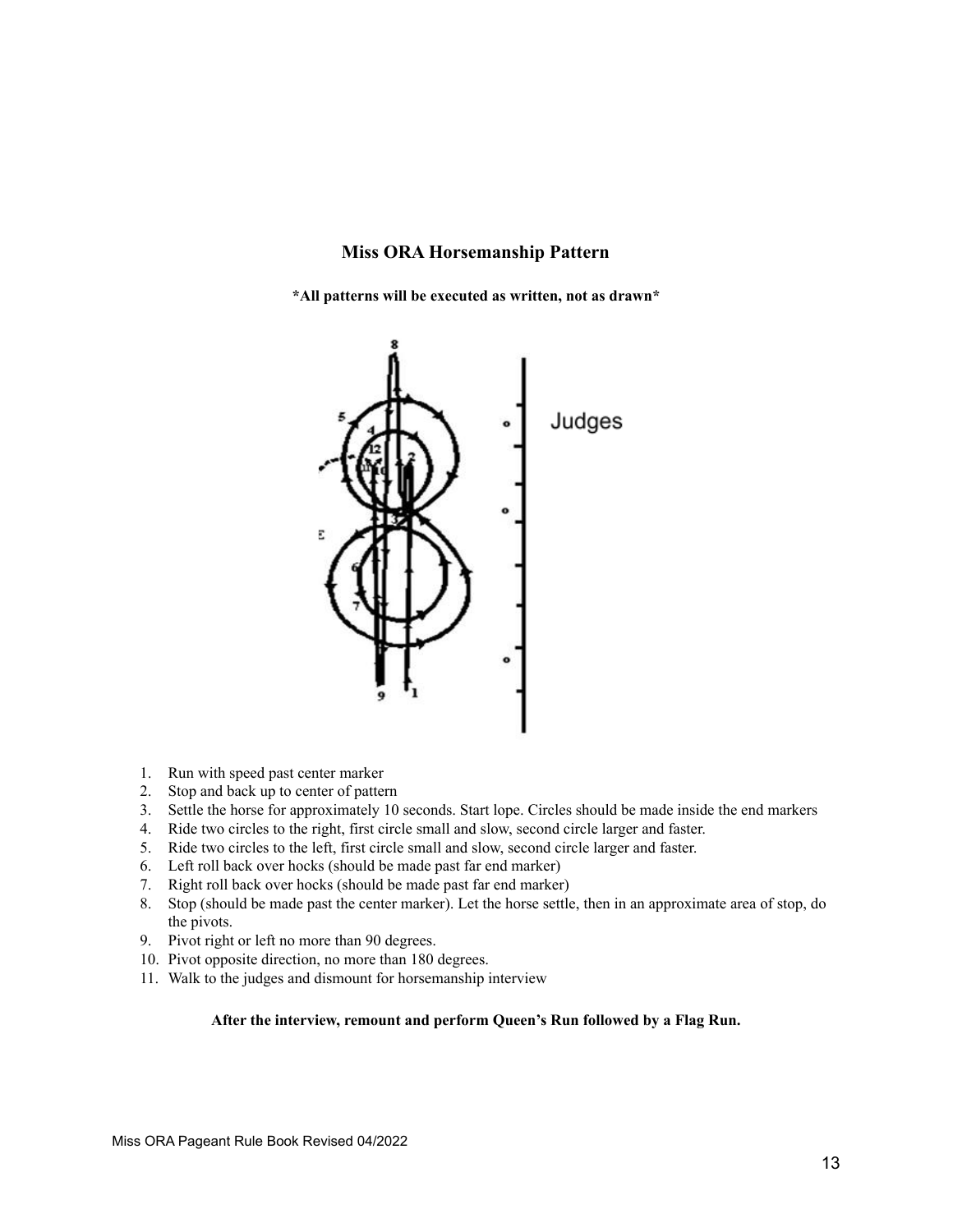#### **Miss Teen ORA Horsemanship Pattern**

**\*All patterns will be executed as written, not as drawn\***



- 1. Begin work at a lope at A
- 2. First circle, slow and small. (Begin to the left)
- 3. Second circle, larger and faster. (to the left)
- 4. Third circle slow and small (to the right)
- 5. Fourth circle larger and faster (to the right)
- 6. Stop at point B
- 7. Back
- 8. Walk a few steps forward
- 9. Pivot to the right no more than 90 degrees
- 10. Pivot opposite direction no more than 180 degrees
- 11. Walk to judge, dismount
- 12. After interview, mount and do a queen's run
- 13. Stop at gate for a flag then do a flag run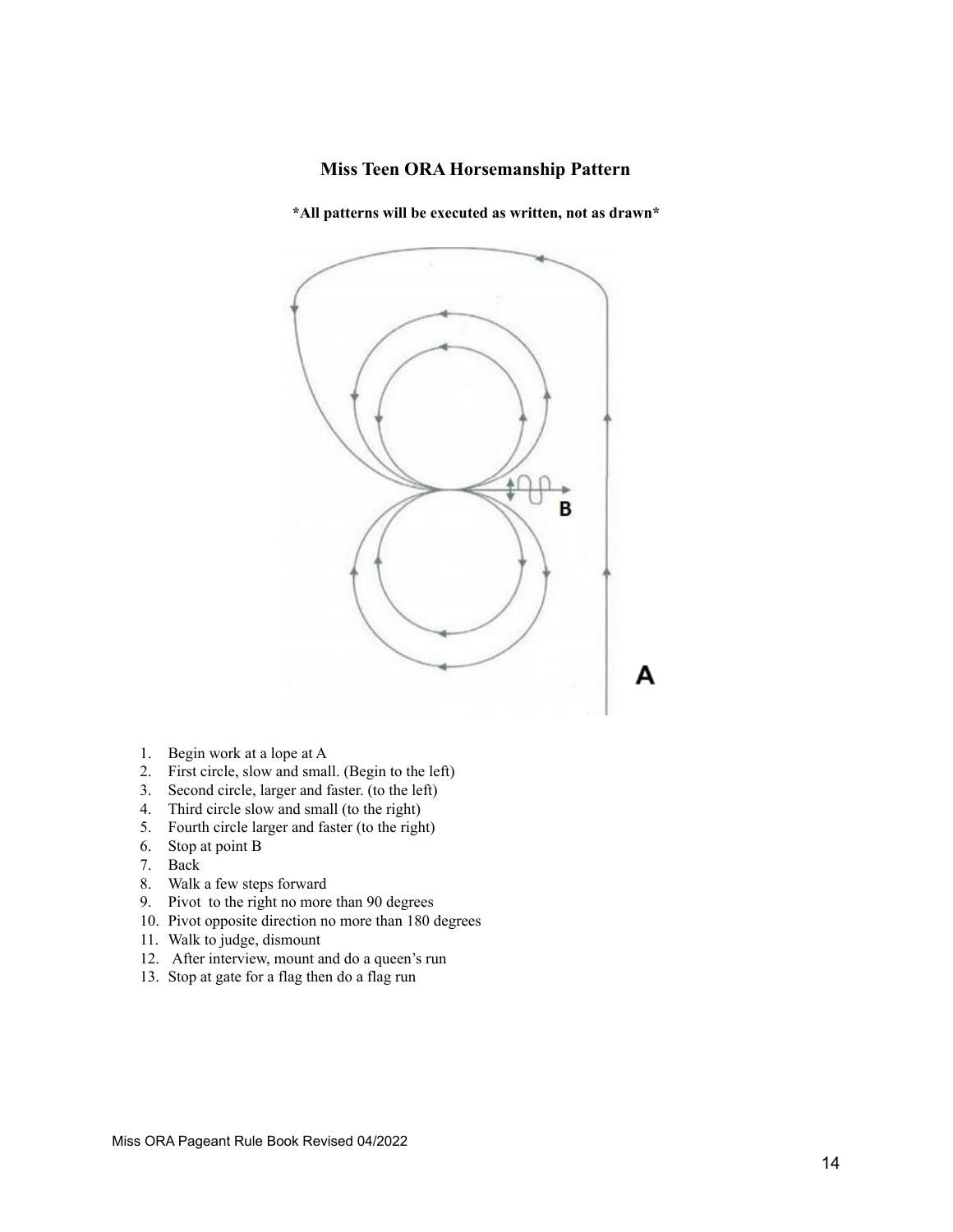## **Jr Miss ORA Horsemanship Pattern**

**\*All patterns will be executed as written, not as drawn\***



- 1. Do an extended jog along the side of the arena, then to center.
- 2. Begin lope at the center of the arena and lope right circle on right lead.
- 3. Change leads at center of arena and lope left circle on left lead
- 4. Change leads and continue loping around the end of the arena.
- 5. Once on the straight, increase speed and continue around the end of the arena.
- 6. Stop and back
- 7. Walk to judges and stop. Do not dismount. They will have a brief interview with you.
- 8. Afterwards start queens run
- 9. Stop at gate for flag
- 10. Complete flag run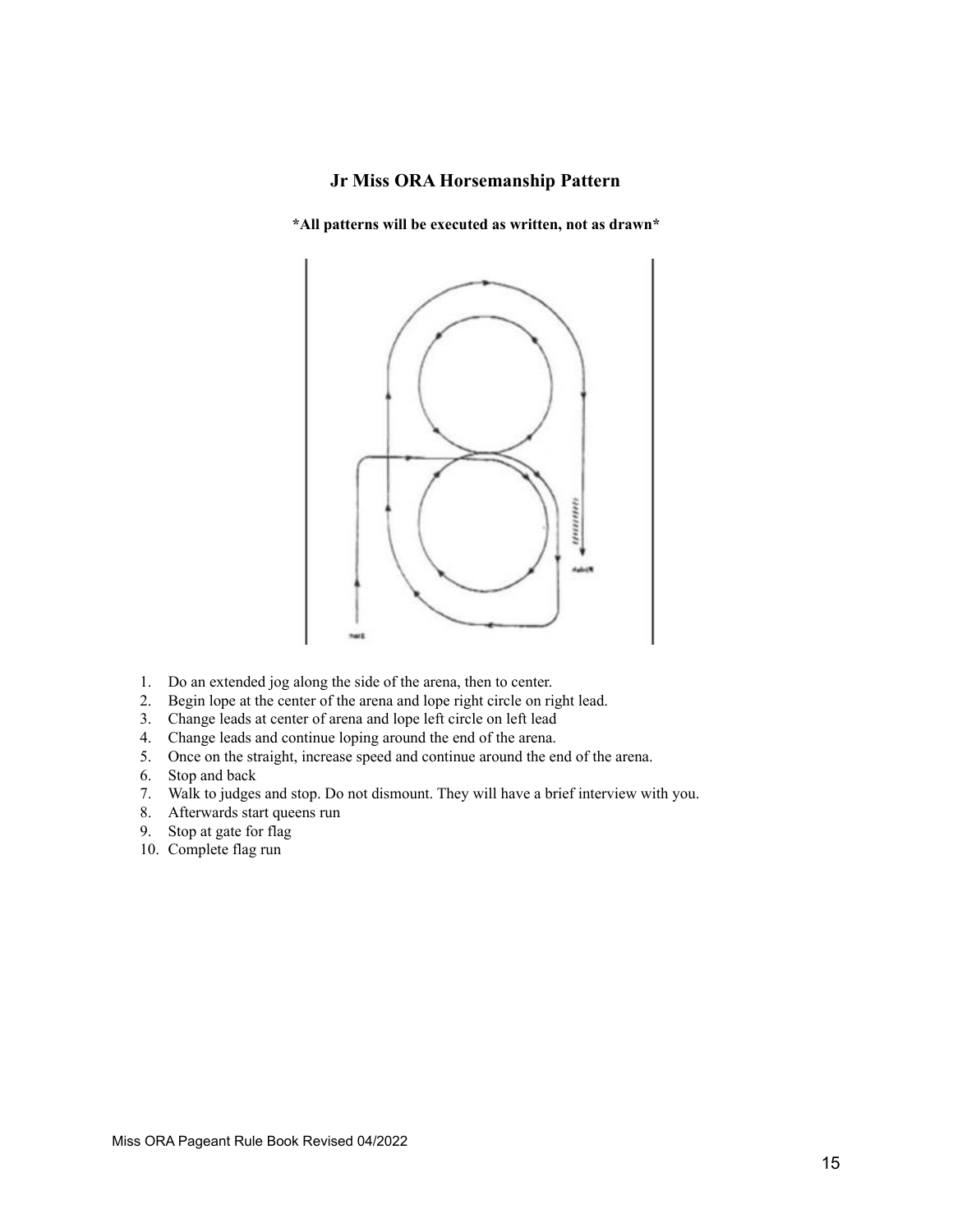# **Little Miss ORA Horsemanship Pattern**

**\*All patterns will be executed as written, not as drawn\***



- 1. Walk along rail until center
- 2. Begin work to the right
- 3. Trot figure eight
- 4. Stop at A
- 5. Back Up
- 6. Walk to judge for a short interview. Stay mounted
- 7. After interview, perform queen's run
- 8. Stop at gate for flag
- 9. Complete flag run\*

**\*Flag run will ONLY be completed if ALL contestants are comfortable doing so\***